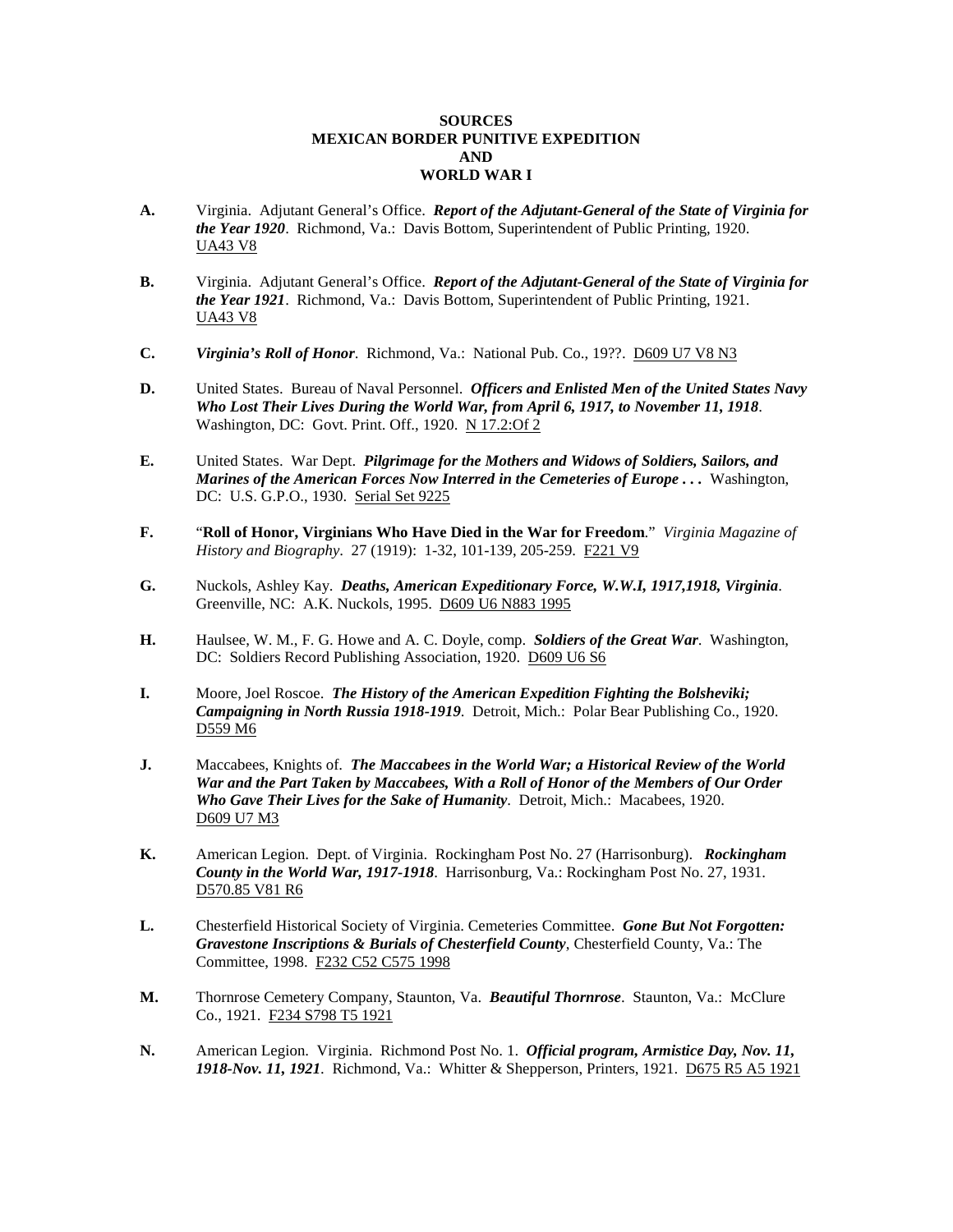- **O.** St. Paul's Episcopal Church (Lynchburg, Va.). *Memorial Exercises to Our Soldier Dead, St. Paul's Church, Rev. J. M. Robeson, Rector, Lynchburg, Virginia*. Lynchburg, Va.: 1921. D675 L9 A3 1921
- **P.** The Aerodrome. <http:/[/www.theaerodrome.com>](http://www.theaerodrome.com/)
- **Q.** Gavin, Lettie. *American Women in World War I: They Also Served*. Niwot, Colo.: University Press of Colorado, 1997. D639 W7 G38 1997
- **R.** American Legion. Dept. of Virginia. Richmond Post No. 1. Women's Auxiliary. *Official Guide and Souvenir of the First Anniversary of the Signing of Armistice. Historical Review of Our Heroes, State of Virginia. Armistice Celebration, Richmond, Va., November 10<sup>th</sup> to 15<sup>th</sup>, Under Auspices of Women's Auxiliary of American Legion, Post No. 1, Richmond, Virginia*. Richmond, Williams Print. Co., 1919. D673 V8 A5 1919
- **S.** Craighill, Edley. *The Musketeers*. Lynchburg, Va.: J.P. Bell, 1931. UA508 L9 C7
- **T.** Cobb, Walter Westray. *The Final Roster, A Roster of the Soldiers Who Saw Service in the Great War from Nottoway County, Va*. Lynchburg, Va., Printed by J. P. Bell, 1920. D570.85 V81 N6
- **U.** Smith's Volunteers of the World's War. *History and Souvenir Program of the Second Annual Reunion of Smith's Volunteers of the Worlds [sic] War, Suffolk, Va., August 16th, 1930*. Suffolk, Va., Piland Print., 1930. D570 A15 S6
- **V.** Williams, Hugh T. *Why Soldiers Do Not Talk About the War; or, Danville and Pittsylvania County's Part. A history of Company "C", 116th Infantry; Battery "E", 111th Field Artillery; Sixth Company, Coast Artillery; Together with Complete Alphabetical Rosters of Officers and Men. Rosters of Danville and Pittsylvania Selected Men, White and Colored*. Danville, Va., J. T. Townes Print. Co., 1919. D570.33 116th W7
- **W.** Virginia Military Institute. *Record of Service in the World War of V.M.I. Alumni and Their Alma Mater*. Richmond, Va., Richmond Press, 1920. D639 E4 V5
- **X.** Patton, John Shelton. *The University of Virginia in the World War*. Charlottesville, Va., 1921**.**  D639 E4 V8 1921
- **Y.** Virginia Polytechnic Institute and State University. *Virginia Polytechnic Institute in the World War*. Blacksburg, Va., Virginia Polytechnic Institute, 1927. T171 V722 v.21, no.1
- **Z.** Long, F. W. *Clifton Forge in War Time. A Community History*. Richmond, Va.: 1926. D570.85 V81 C6
- **a.** United Daughters of the Confederacy. *The Cross of Military Service ("C. M. S.") History and Records of Men of Lineal Confederate Descent Who Served Honorable in the Army, Navy or Marine Corps of the United States or Its Allies During the Period of the World War (April 6, 1917-November 11, 1918)*. Jackson, Tenn., 1927. D609 U7 U6
- **b.** Clarke County Historical Association. **Proceedings**. Berryville, Va. (Vol. XIV, 1956-1957) F232 C59 C53
- **c.** *Hill's Directory Richmond 1920*. Film 229
- **d.** American Battle Monuments Commission. **World War I Honor Roll**. <http://www.abmc.gov/>
- **e.** Davis, Arthur Kyle. *Virginia War History in Newspaper Clippings*. Richmond, Va.: 1924.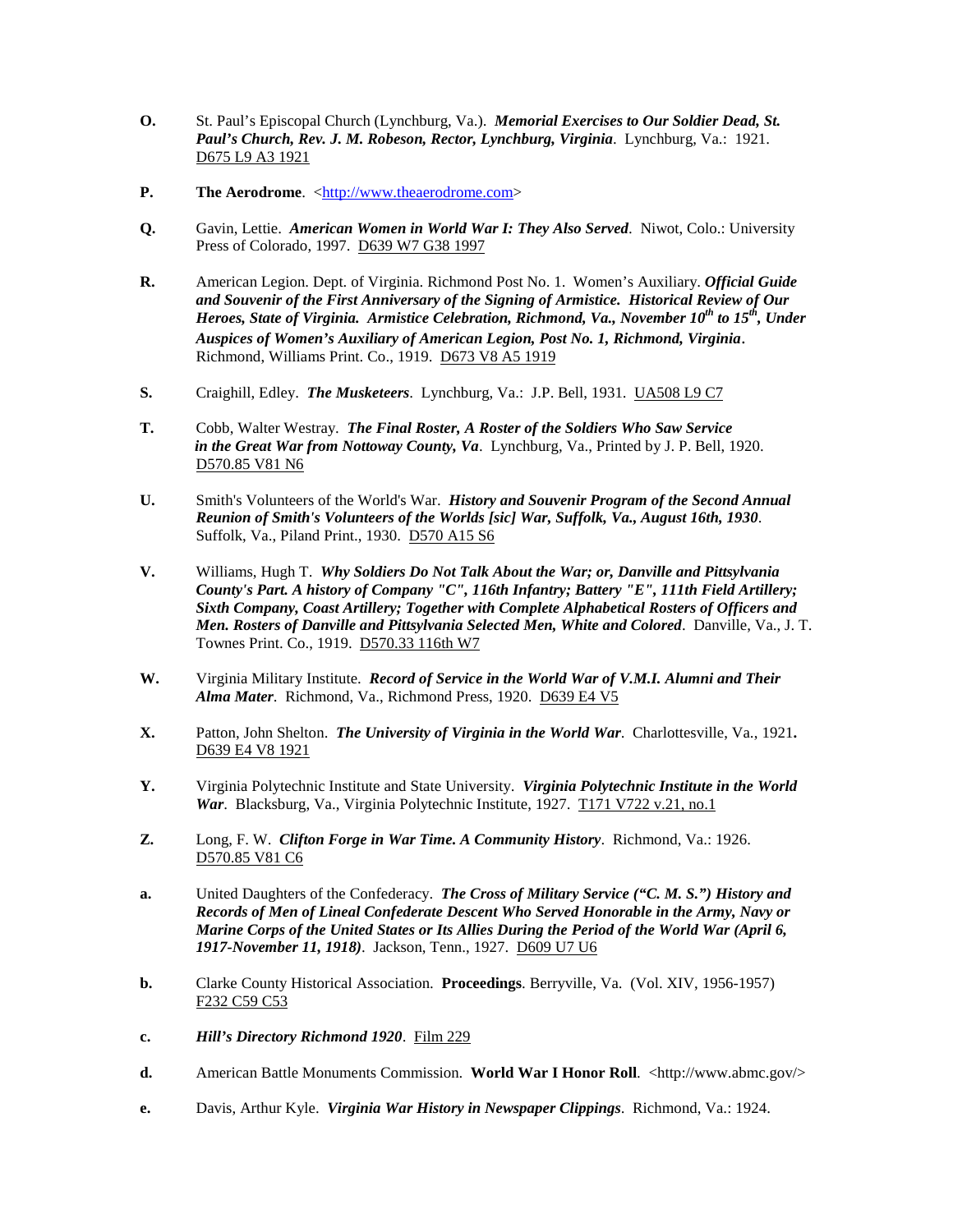D570.85 V8 A4 v. 2

- **f.** Wayland, John Walter. *Rockingham County and the City of Harrisonburg in the World War: A Community History*. Richmond, Va.: 1926. D570.85 V81 R59
- **g.** Brown, Douglas Summers. ed. *Historical and Biographical Sketches of Greensville County, Virginia, 1650-1967*. Emporia, Va.: Riparian Woman's Club, 2000. MAIN F232 G85 H58 2000
- **h.** Walsh, Grace. *The Catholic Church in Lynchburg 1829-1936*. Lynchburg, Va.: Coleman & Bradley Printers, 1936. BX4603 L85 H6 1936
- **i.** *Richmond Times-Dispatch*. Richmond, Va.: January 19, 1919. Film 4
- **j.** *The Bayonet*. Camp Lee, Va.: 1917–1919. Film 202
- **k.** Virginia. Adjutant General's Office. *Report of the Adjutant-General of the State of Virginia for the Year 1917*. Richmond, Va.: Davis Bottom, Superintendent of Public Printing, 1918. UA43 V8
- **m.** Virginia. Adjutant General's Office. *Report of the Adjutant-General of the State of Virginia for the Year 1916*. Richmond, Va.: Davis Bottom, Superintendent of Public Printing, 1917. UA43 V8
- **n.** Salmon, John S. *Franklin County, Virginia, 1786-1986: A Bicentennial History*. Rocky Mount, Va.: Franklin County Bicentennial Commission, 1993. MAIN F232 F8 S25 1993
- **o.** Featherston, Nathaniel Ragland. *The History of Appomattox, Virginia, also World War II-I and Spanish American War Service Record*. Appomattox, Va.: American Legion Post 104, 1948. F232 A65 F3
- **p.** *Maryland Military Men, 1917-18*. <http://www.gale.ancestry.com/>
- **q.** *North Dakota Military Men, 1917-18*. <http://www.gale.ancestry.com/>
- **r.** *Ohio Military Men, 1917-18*. <http://www.gale.ancestry.com/>
- **s.** *Indiana Gold Star Honor Roll*. <http://www.gale.ancestry.com/>
- **t.** *Maine Military Men, 1917-18*. <http://www.gale.ancestry.com/>
- **u.** Alleghany Highlands Genealogical Society. *Survey of Various Cemeteries of Alleghany County, Virginia*. Covington, Va.: Alleghany Highlands Genealogical Society, 1994-. MAIN F232 A5 A32 1994
- **v.** Sorrells, Nancy T. *The History of Old Providence Associate Reformed Presbyterian Church, 1742-2001*. Staunton, Va.: Lot's Wife Pub., 2001. MAIN BX9211 S746 S67 2001
- **w.** Wood, Amos DeRussia. *Floyd County: A History of Its People and Places*. Radford, Va.: Commonwealth Press, 1981. MAIN F232 F4 W66
- **x.** Gray, Mary Wiatt. *Gloucester County (Virginia)*. Richmond, Cottrell & Cooke, Inc., 1936. F232 G5 G72
- **y.** Memorial Plaque. First Baptist Church, Richmond, Va.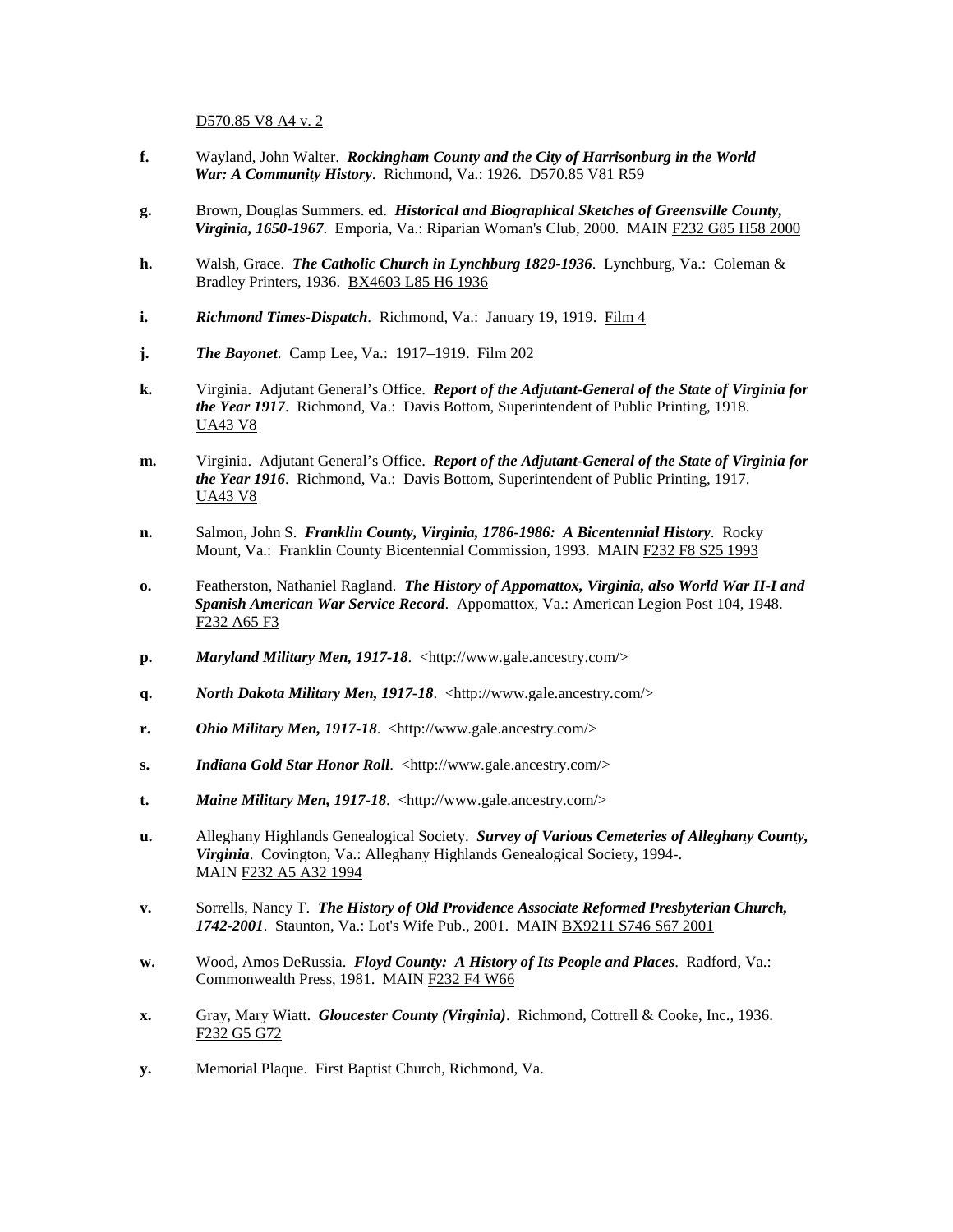- **z.** Emery, Margaret Hickerson. *The First Hundred Years: A History of the Tabernacle Baptist Church of Richmond, Virginia*. Richmond: Tabernacle Baptist Church, 1991. MAIN BX6480 R52 T12 1991
- **AA.** Flippen, Florence. *Cumberland County in War Time. A Community History*. Richmond, Va.: 1926. D570.85 V81 C96
- **BB.** Sutherland, Elihu Jasper. *Dickenson County in War Time; A Community History*. n.p., 1926. D570.85 V81 D5
- **CC.** Sadler, Elizabeth Hatcher. *Fluvanna County in War Time; A Community History*. n. p., 1923. D570.85 V81 F6
- **DD.** Page, Rosewell. *Hanover County in War Time; A Community History*. n.p., 1925. D570.85 V81 H24
- **EE.** Addington, Robert M. *Scott County in War Time: A Community History*. s.l.: s.n., 1918. F232 S4 A19
- **FF.** Ezekiel, Herbert T. *World War Section of The History of the Jews of Richmond*. Richmond, Va.: H. T. Ezekiel, 1920. F233.9 J5 E951
- **GG.** Fooks, Herbert Clarence. *Prisoners of War*. Federalsburg, Md.: J.W. Stowell Printing Co., 1924. JX5141 F6
- **HH.** Morton, Oren F. *A Handbook of Highland County and a Supplement to Pendleton and Highland History*. Monterey, Va.: The Highland Recorder, 1922. F232 H8 M8
- **II.** Thompson, John Victor. *Roster and History of Battery "D", 35th Regiment, Coast Artillery, Fort Monroe, Virginia, World War 1914-1918; Formerly the 14th Company, Virginia Coast Artillery, National Guard, Organized at South Boston, Virginia, December Thirteenth, Nineteen-Seventeen*. n. p.: 1919. D570.325 35th T5
- **JJ.** Seal, Henry F., Jr. *"Numquam non paratus" (Never unprepared) World War I, 1917-1919. History of the 111th Field Artillery Regiment, 29th Infantry Division, Organized from the First Battalion, Field Artillery, Virginia National Guard, at Camp McClellan, Anniston, Alabama, 5 August 1917*. Richmond, Va.: Virginia Dept. of Military Affairs, 1953. D570.32 111th S4
- **KK.** Cutchins, John Abram. *History of the Twenty-Ninth Division, "Blue and Gray," 1917-1919*. Philadelphia, Pa.: Press of MacCalla & Co., Inc., 1921. D570.3 29th C8
- LL. English, George H., Jr. *History of the 89<sup>th</sup> Division, U. S. A.; From its Organization in 1917, Through its Operations in the World War, the Occupation of Germany and Until Demobilization in 1919; with Maps, Photographs, Official Reports, Honor and Casualty Lists, etc.* Denver, Co.: The War Society of the  $89<sup>th</sup>$  Division, 1920. D570.3  $89<sup>th</sup>$  E5
- **MM.** United States. Army. 314th Machine Gun Battalion. *314 Machine Gun Battalion History, Blue Ridge (80th) Division*. Camp Dix, NJ, 1919. D570.34 314th A3
- **NN.** Aston, Andrew C. *Roster, 3rd Battalion, 317th Infantry*. Richmond, Va.: Dietz Printing Co., 1919. D570.33 317<sup>th</sup> A85
- **OO.** Craighill, Edley. *History of the 317th Infantry*. Tours, Imprimerie Deslis frères et cie, 1919. D570.33 317th C8
- **PP.** Morris, Joseph J. *Revised History of Company "F", 317th Infantry, 80th Division, Known as*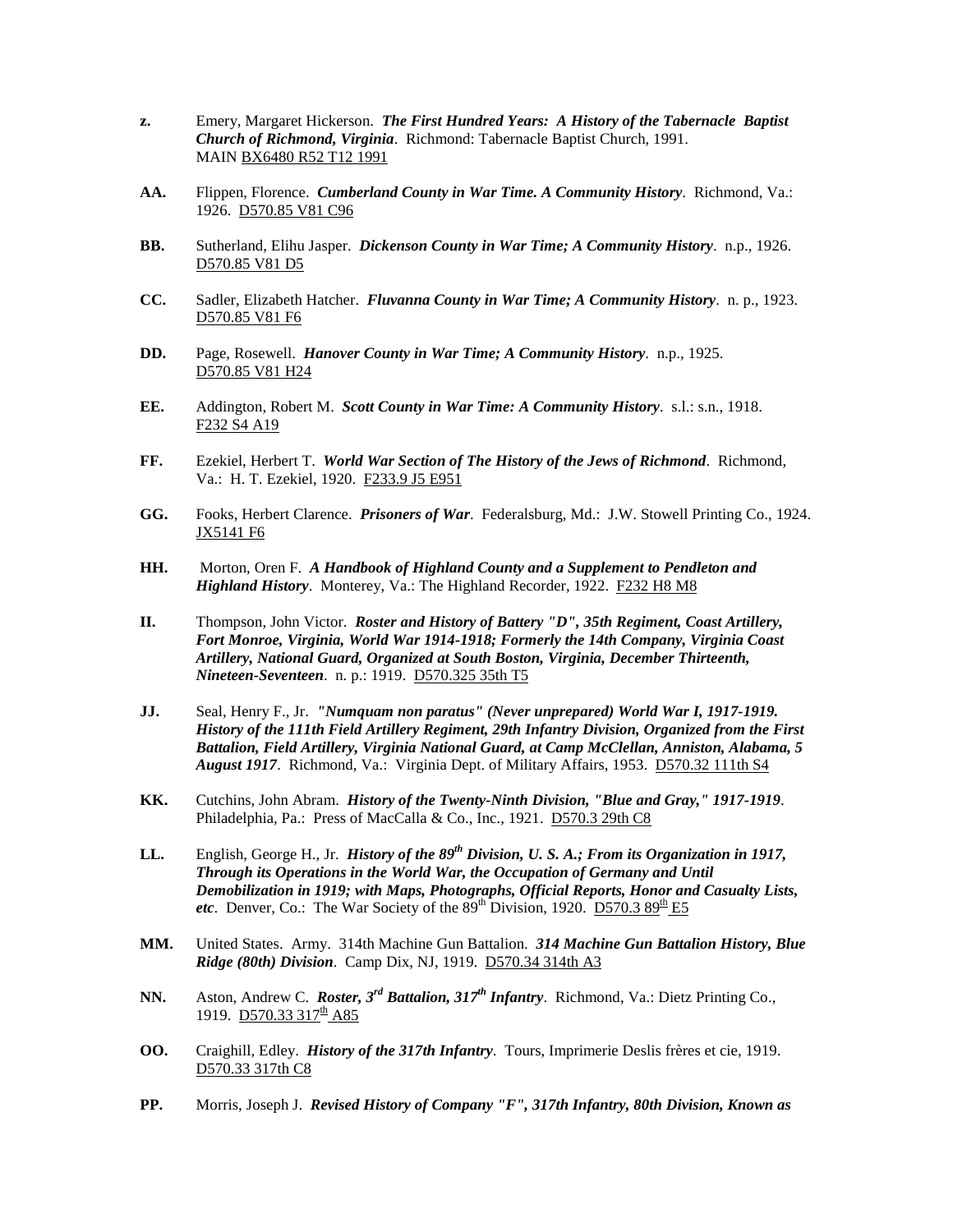*"The Blue Ridge Division"*. Suffolk, Va.: 1962. D570.33 317th M8

- **QQ.** Eldred, Anson. *Overseas Diary of Company "G" 317th Infantry: France June 1918-June 1919*. s.l.: s.n., 1919. D570.33 317th O96
- **RR.** Westlake, Thomas Hall. *History of the 320th Infantry Abroad*. New York: McGraw-Phillips Printing Co., Inc., 1923. D570.33 320th W4
- **SS.** Williams, Ashby. *Experiences of the Great War; Artois, St. Mihiel, Meuse-Argonne*. Roanoke, Va.: Press of the Stone Printing and Manufacturing Co., 1919. D570.33 320th W5
- **TT.** Cabell, Julian Mayo. *A Brief Sketch of Base Hospital No. 41, By the Commanding Officer*. Washington, DC: 1925. D629 U8 F83
- **UU.** Schildt, John W. *The Long Line of Splendor, 1742-1992*. Chewsville, Md.: Antietam Publications, 1993. D540.33 116th S35 1993
- **VV.** United States. Army. 318th Infantry. *History of the 318th Infantry Regiment of the 80th Division, 1917-1919*. Richmond, Va.: William Byrd Press, Inc., 1919. D570.33 318th A5
- **WW.** Smith, Vincent R. *Roster of Company D and Brief History of the First Battalion, 318th Infantry, Eightieth Division, American Expeditionary Forces, France*. Scottdale, Pa.: 1920. D570.33 318th S6
- **XX.** Seal, Henry F., Jr. *"Ever forward," World War I, 1917-1919. History of the 116th U. S. Infantry Regiment, 29th Infantry Division, Organized from the 1st, 2nd and 4th Infantry Regiments, Virginia National Guard, at Camp McClellan, Anniston, Alabama, 4 October 1917*. Richmond, Va.: Virginia Dept. of Military Affairs, 1953. D570.33 116th S4
- **YY.** Boland, Micajah. *A History of the War Activities of the U.S.S. Pocahontas*. New York, Press of J. D. McGuire, 1919. D589 U7 P6
- **ZZ.** Virginia. Adjutant General's Office. *Roster Commissioned Officers Virginia Volunteers, 1871- 1920.* Richmond, D. Bottom, 1921. UA502 A5 1920
- **aa.** Hagan, Jane Gray. *The Story of Danville*. New York: Stratford House, 1950. MAIN F234 D1 H3
- **bb.** Virginia Military Institute. *Roster of Graduates, 1842–1919, With Brief Biographical Notes*. MAIN U430 V8 A4 1920
- **cc.** *The 1984 Register of Former Cadets of the Virginia Military Institute*. Lexington, VA: VMI Alumni Association, Inc., 1984. MAIN U430 V8 A45 1984
- **dd.** Greene, Robert Ewell. *Black Defenders of America, 1775–1973*. Chicago, IL: Johnson Publishing , 1974. Ref E185.63 G73
- **ee.** *Arlington National Cemetery.* [<http://arlingtoncemetery.net/>](http://arlingtoncemetery.net/)
- **ff.** Fauquier's WWI Casualties. *News and Notes From the Fauquier Historical Society*. Warrenton, VA: The Society (Vol. 15, No. 2, Fall-Winter 1993). F232 F26 F38
- **gg.** *Decorations, United States Army. 1862-1926*. Washington, DC: U.S. Government Printing Office, 1927. W 3.2:M 46/9
- **hh.** *Washington Post*. Washington, DC. Film 223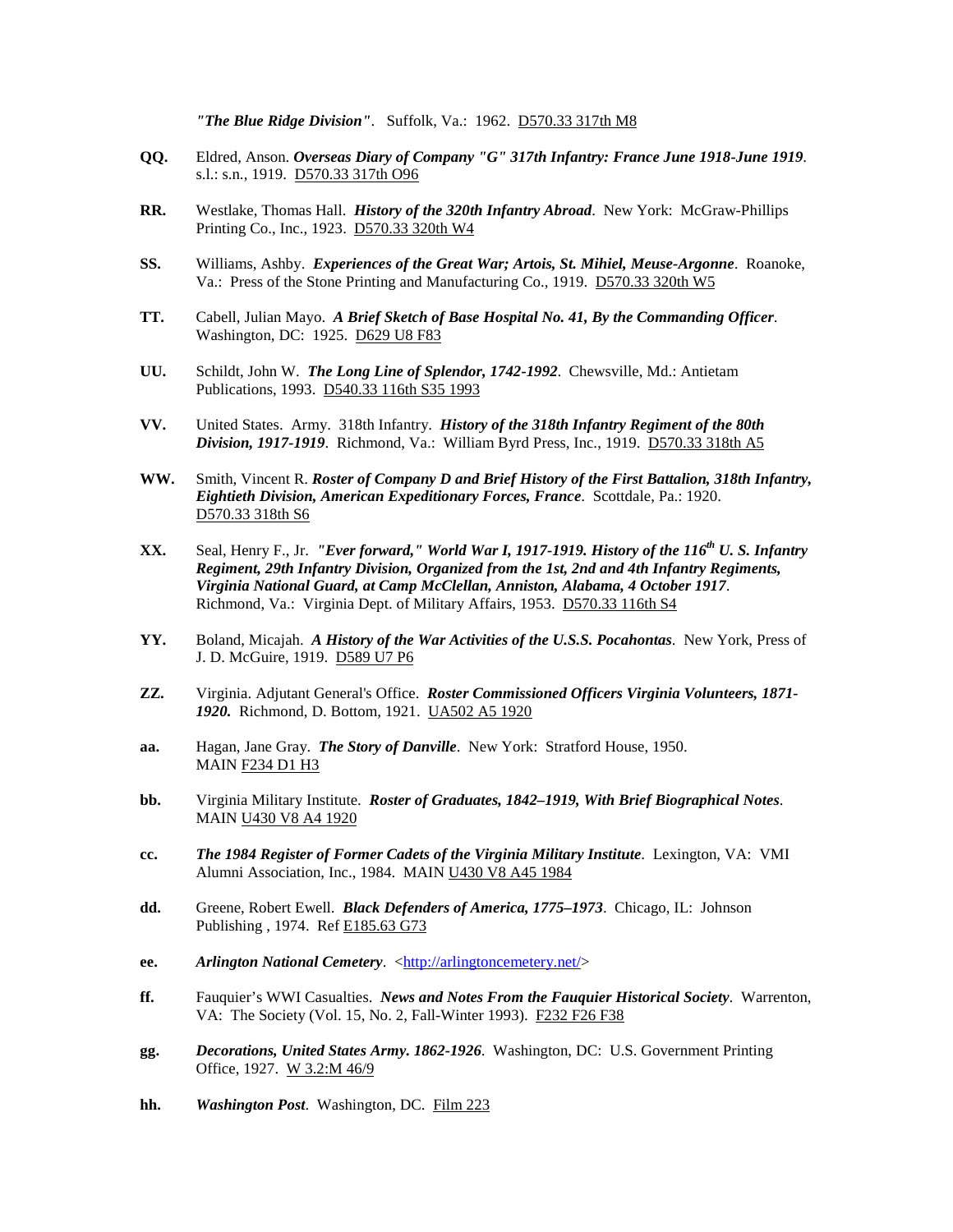- **ii.** Treadwell, Terry C. *America's First Air War: The United States Army, Naval and Marine Air Services in the First World War*. Shrewsbury: Airlife, 2000. D606 T74 2000
- **jj.** *Veterans Buried in the Old City Cemetery, Outside the Confederate Section*. Lynchburg, VA. <http://www.gravegarden.org/veterans.htm>
- **kk.** Personal Input/Feedback from family member or other concerned party.
- **ll.** *The Official Record of the United States' Part in the Great War; The Government Account of the Thirteen American Battles and the Army of Four Million Men Prepared Under the Instructions of the Secretary of War. Complete Official Stories by the Adjutant General's Office Describing the Heroic Exploits of the Seventy–Eight Congressional Medal of Honor Men. Complete Official Register of Awards of the Distinguished Service Cross and Distinguished Service Medal*. n. p., 1923. D570 O4
- **mm.** Ruley, Angela M. *Rockbridge County, Virginia Cemeteries*. Utica, KY: McDowell Publications, 1989. MAIN F232 R6 R85 1989 v. 1
- **nn.** Tyler, David Gardiner. *A History and Pictorial Review of Charles City County, Virginia.* [Virginia?]: D.G. Tyler, 1990. MAIN F232 C471 T96 1990
- **oo.** Stringer, Harry R. *Heroes All!* Washington, DC: Fassett Pub. Co., 1919. D609 U6 S8
- **pp.** *Congressional Medal of Honor, the Distinguished Service Cross and the Distinguished Service Medal issued by the War Department since April 6, 1917 up to and including General Orders, no. 126, War Department, November 11, 1919*. Washington, DC: Government Printing Office, 1920. W 3.2:M 46/6
- **qq.** Wayland, John Walter. *Historic Harrisonburg*. Harrisonburg, VA: C. J. Carrier, 1973. MAIN F234 H32 W3 1973
- **rr.** Bruch, Virginia Irene Sullivan. *Beneath the Oaks of Ivy Hill*. Alexandria, Va.: Jennie's Book Nook, 1982. F234.A3 B83 1982
- **ss.** *Powhatan County Heritage Book***,** *1777–2009: An Historical Review of Powhatan County and its People*. Waynesville, NC: County Heritage, 2010. MAIN F232 P8 P6 2010
- **tt.** *Virginian–Pilot*. Norfolk, VA. Film 8
- **uu.** Virginia Writer's Project. *Sussex County: A Tale of Three Centuries*. Richmond, Va.: Printed by Whittet & Shepperson, 1942. MAIN F232 S96 W7
- **vv.** Wingfield, Marshall. *A History of Caroline County, Virginia, From its Formation in 1727 to 1924*. Baltimore: Regional Pub. Co., 1969. MAIN F232 C28 W5 1969
- **ww.** Covey, Donald D. *A Greene County History 2002*. Virginia?: D. Covey?, 2002. MAIN F232 G79 C6 2002
- **xx.** *Henry County, Virginia Heritage Book*. Waynesville, NC: County Heritage, Inc., 2010. MAIN F232 H6 H46 2010
- **yy.** Atkinson, L. Eugene. *Church Cemeteries of Lower Hanover County, Va.* Mechanicsville, VA: L.E. Atkinson & J.P. Lowry, 2004. MAIN F232 H24 L69 2004